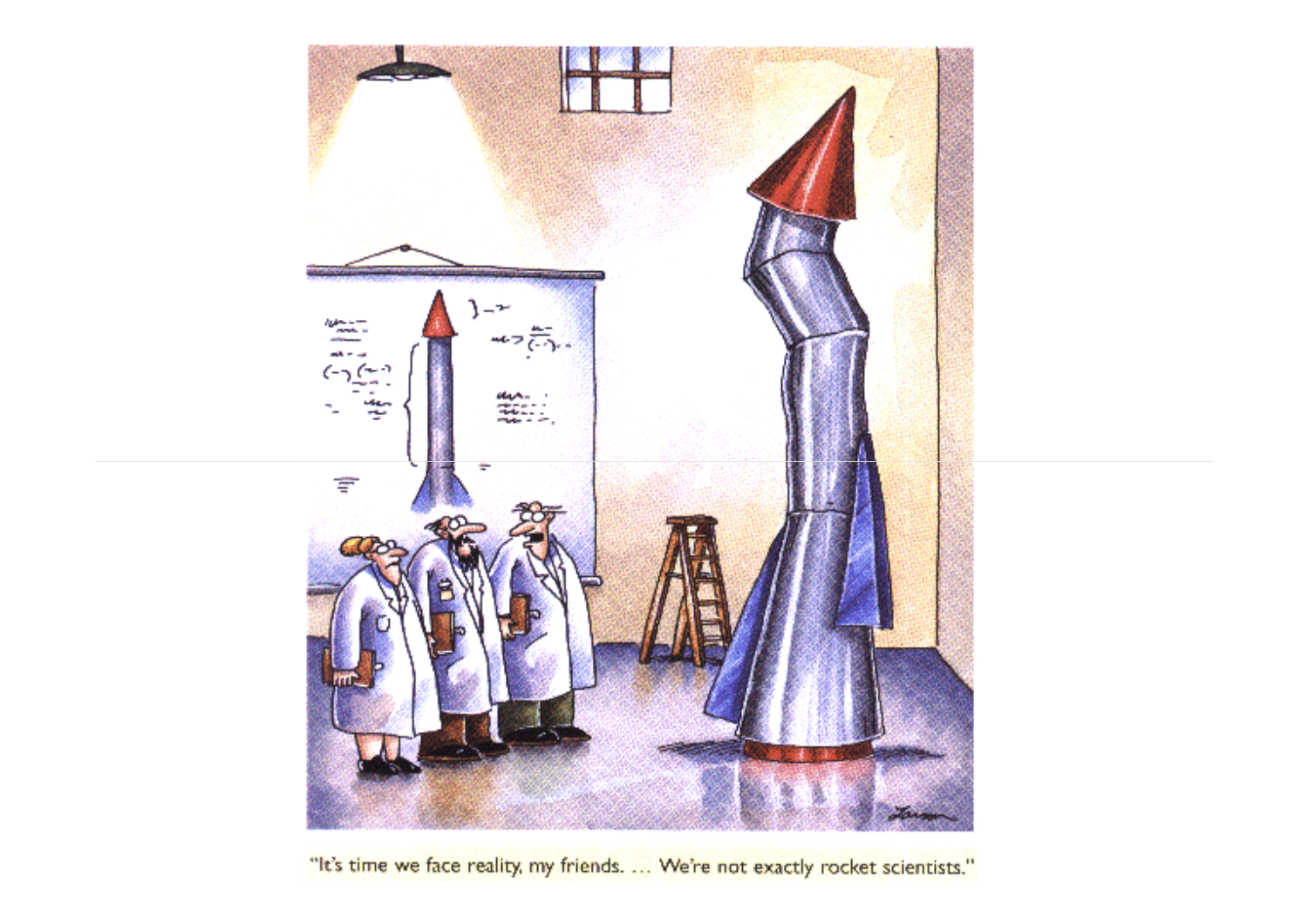

#### **Commercial building planning & design using Build360 web tool**

Chris Wood- MfE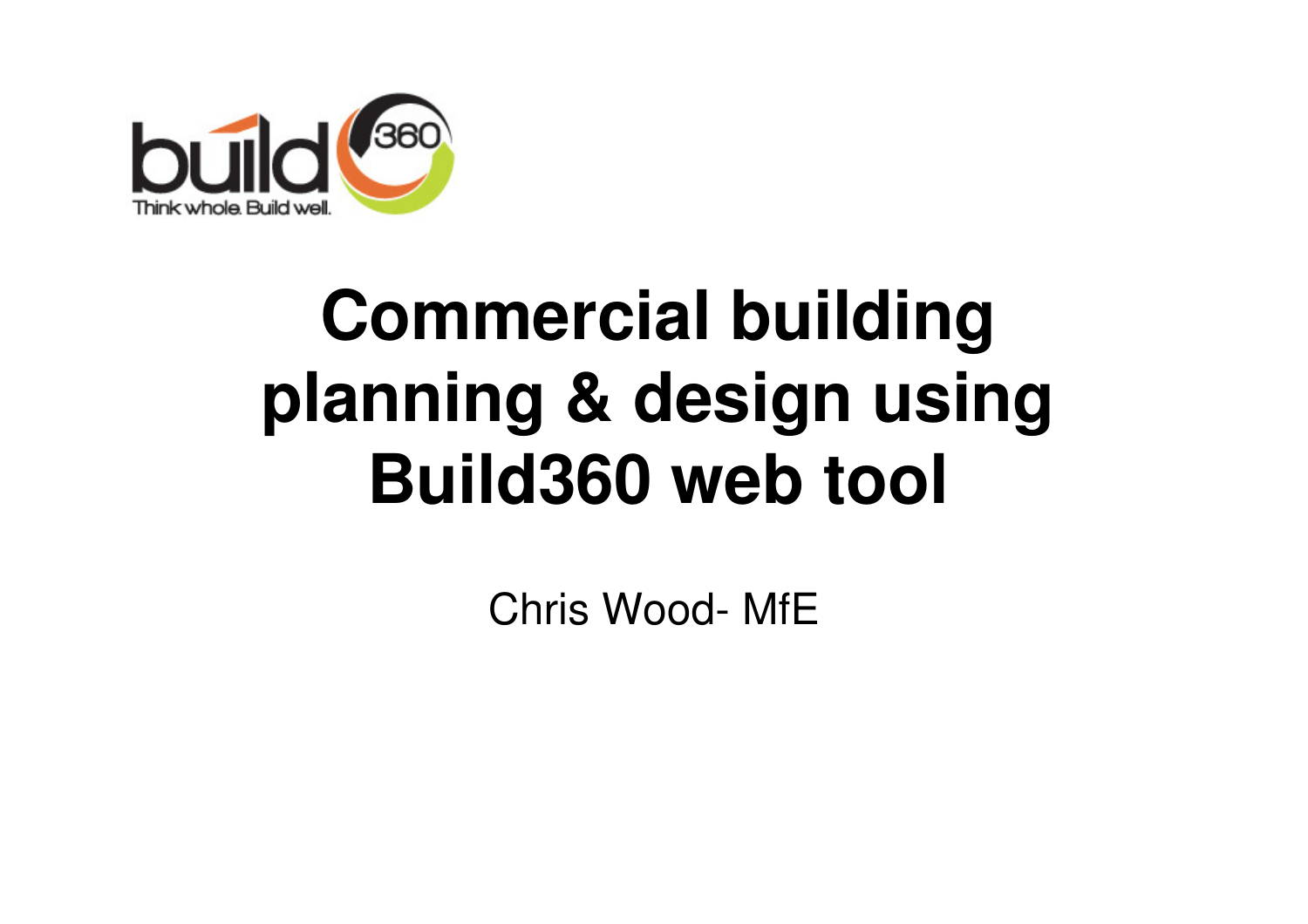

#### **What is it?**

- •Web based tool
- •Developed by MfE – leased to BRANZ
- •Pools info & resources in one place
- •Points towards further information
- • Actively consider elements of sustainability during a building project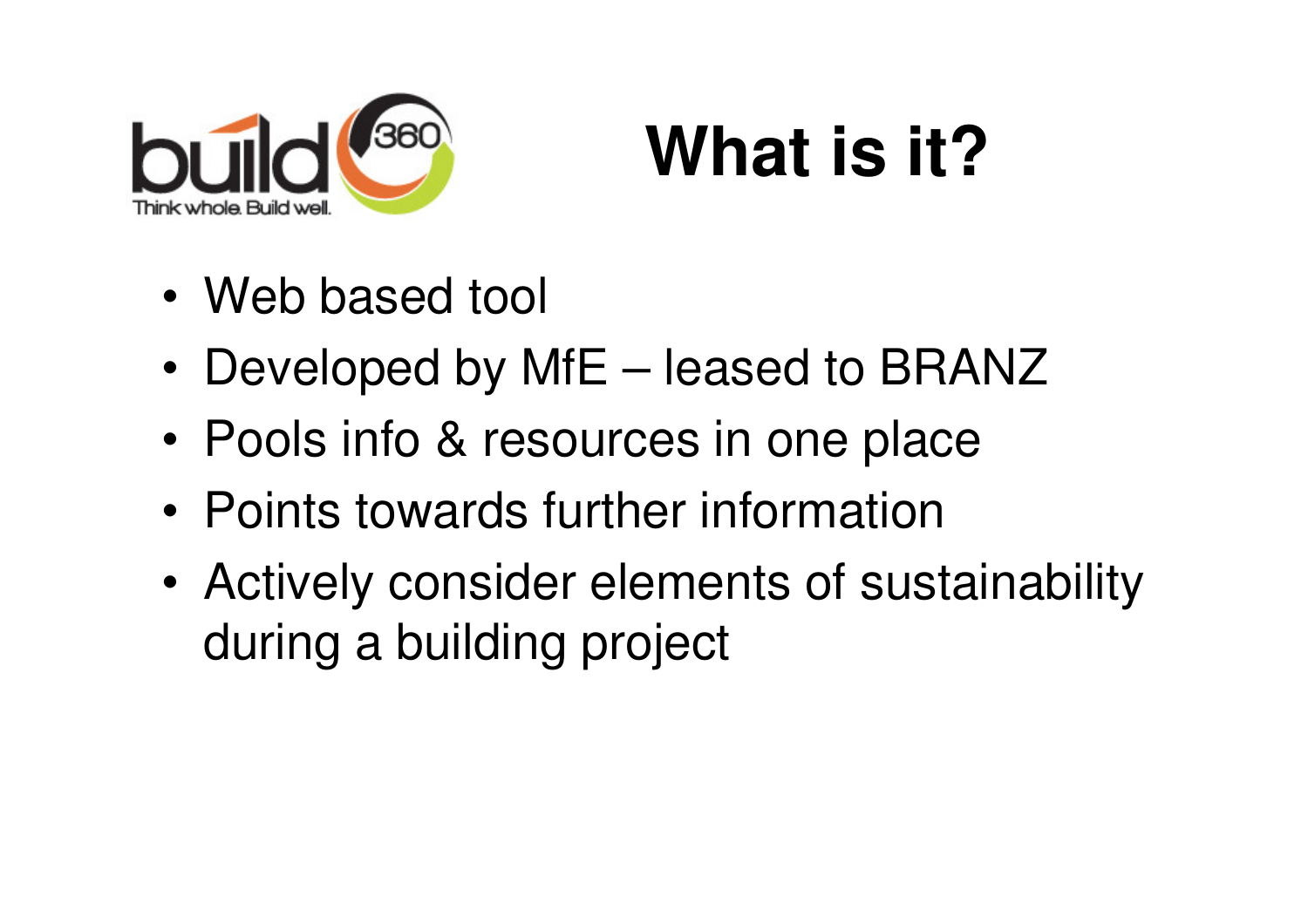

## **The goal**

- • To provide useful info & easily applied guidelines
- •Readily introduced to the building process
- •Pre-design right through to end of life.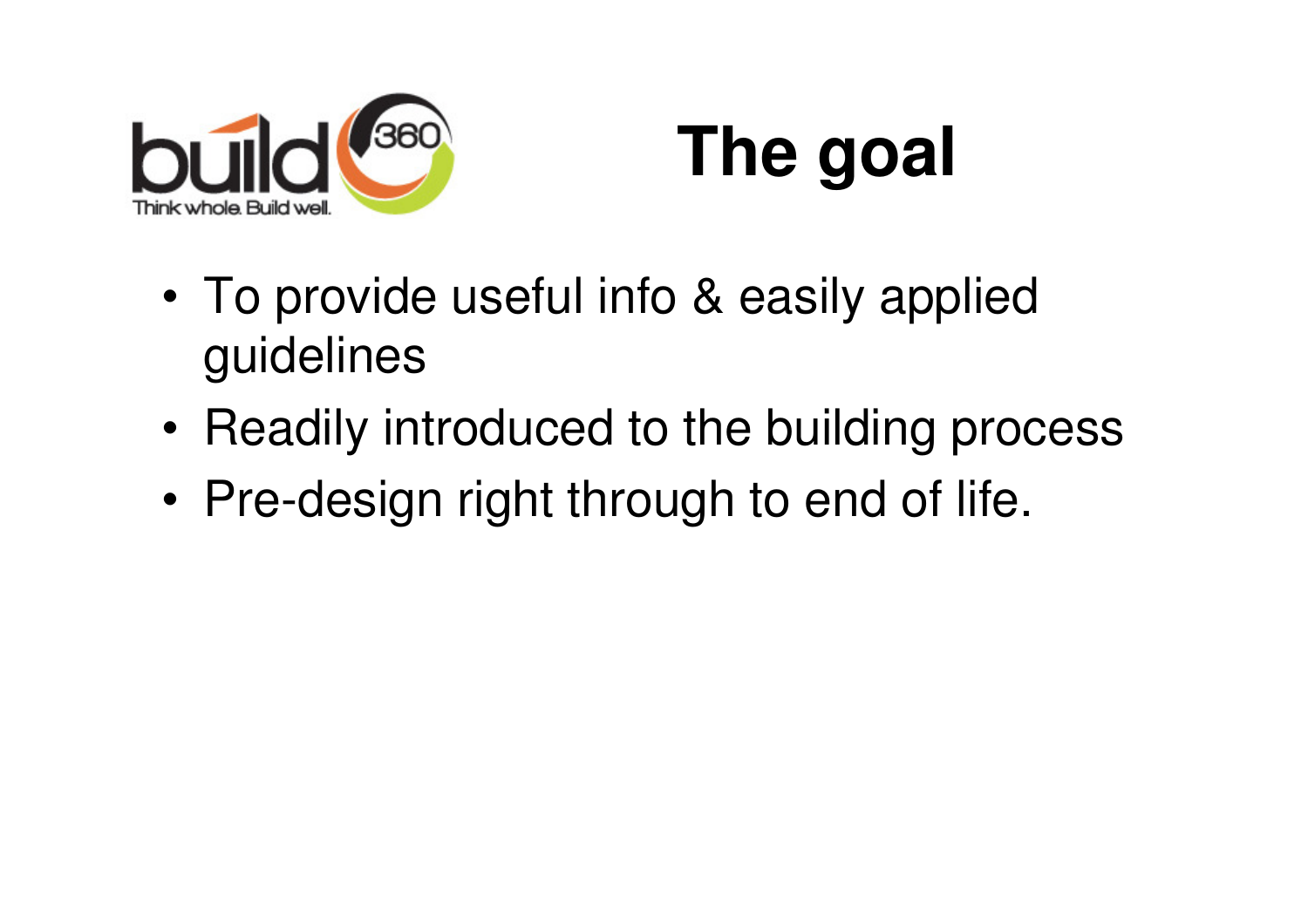

# **Example questions**

- • Do you have facilities for pedestrians and cyclists?
- • Are recycling facilities provided for the occupants?
- •Do you monitor energy consumption?
- • Have you considered facilities for video conferencing?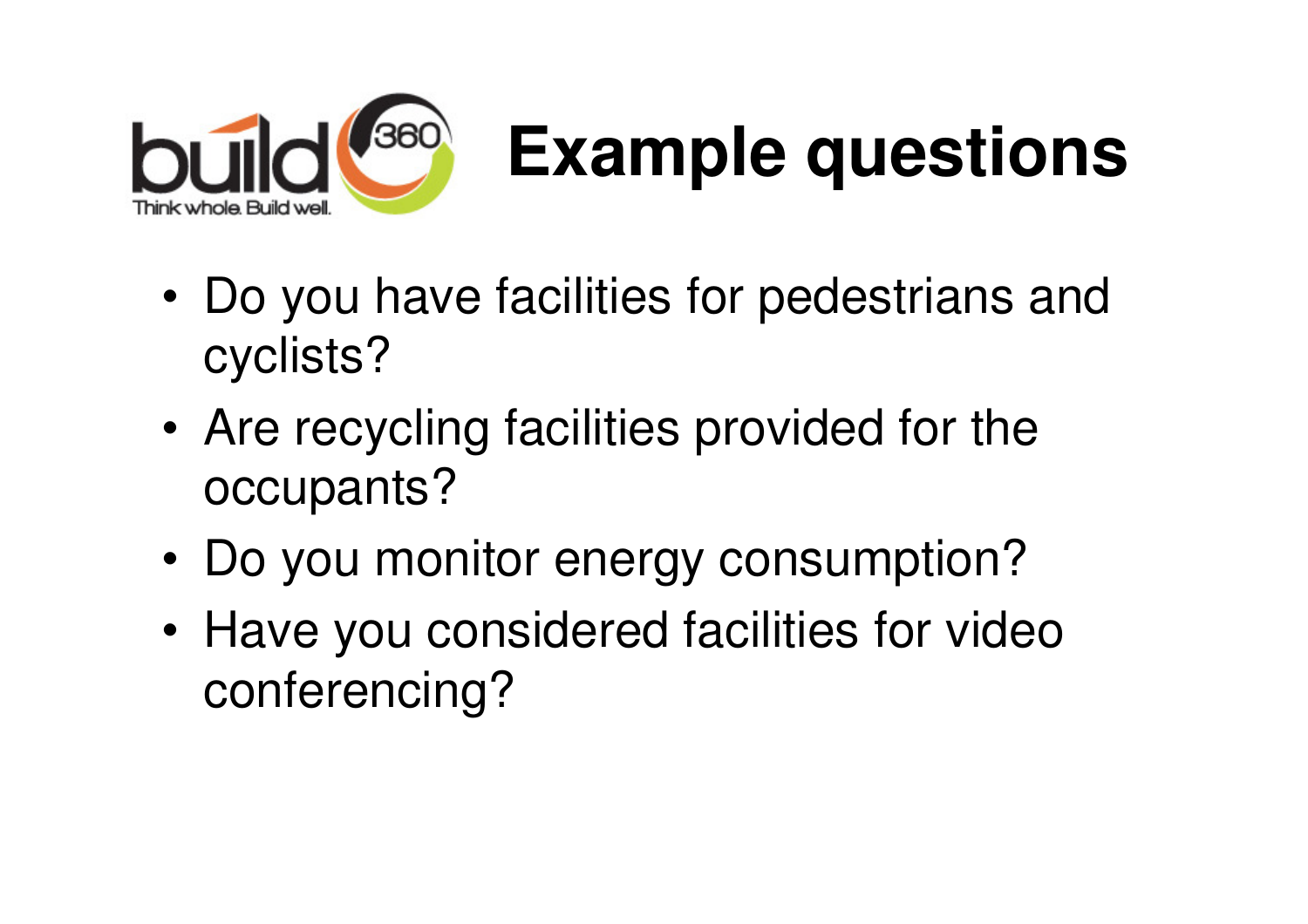

## **Pre-design**

- •Aimed specifically at Govt agencies first
- •Crucial step in the process
- •• Involves Senior Management Team, Finance Team, Procurement Team
- •Input from Treasury & MED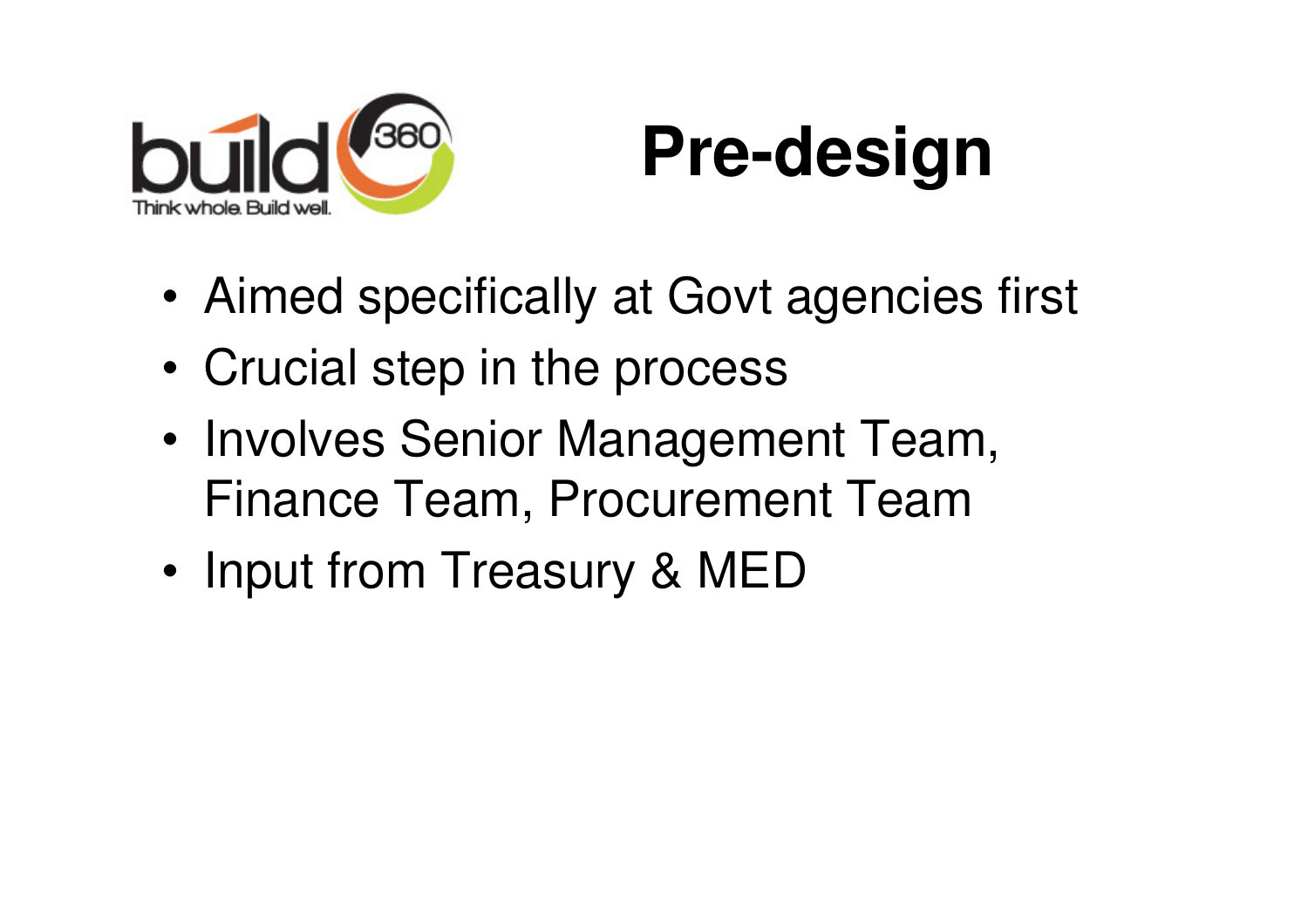

# **Example questions**

- Have you considered how the proposed project could be used to help your organisation to achieve its outcomes and deliver its services? (SMT)
- Does your business case reflect your organisation's vision for the project? (FT)
- Have you included a statement of environmental aims in RFP, tender docs, EOI and contracts? (PT)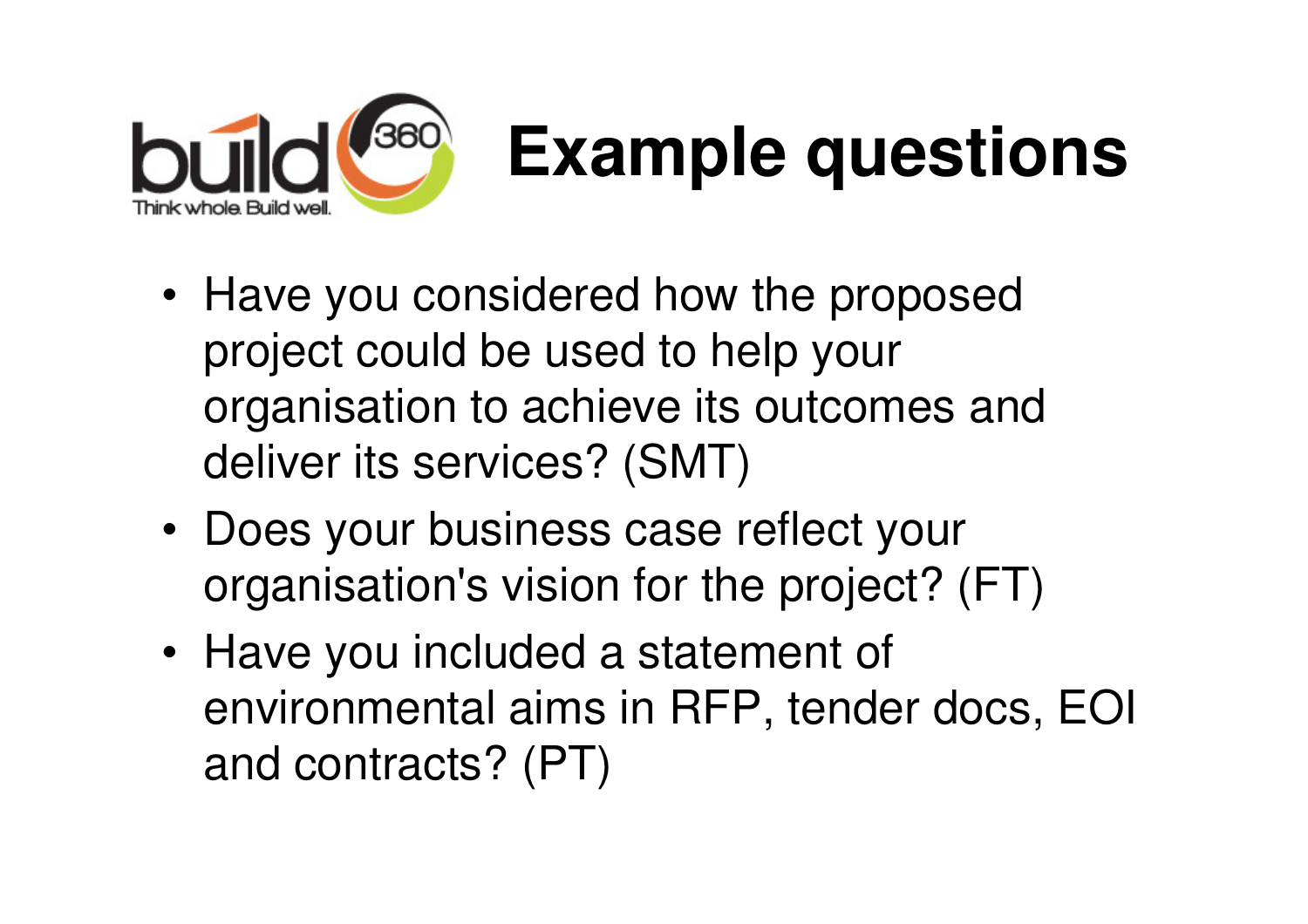

# **How it helps you**

- • Enables building projects to be more sustainable
- •• Provides a list of things to consider
- • More up-front thinking which produces buildings better fit for purpose
- •Specific govt pre-design section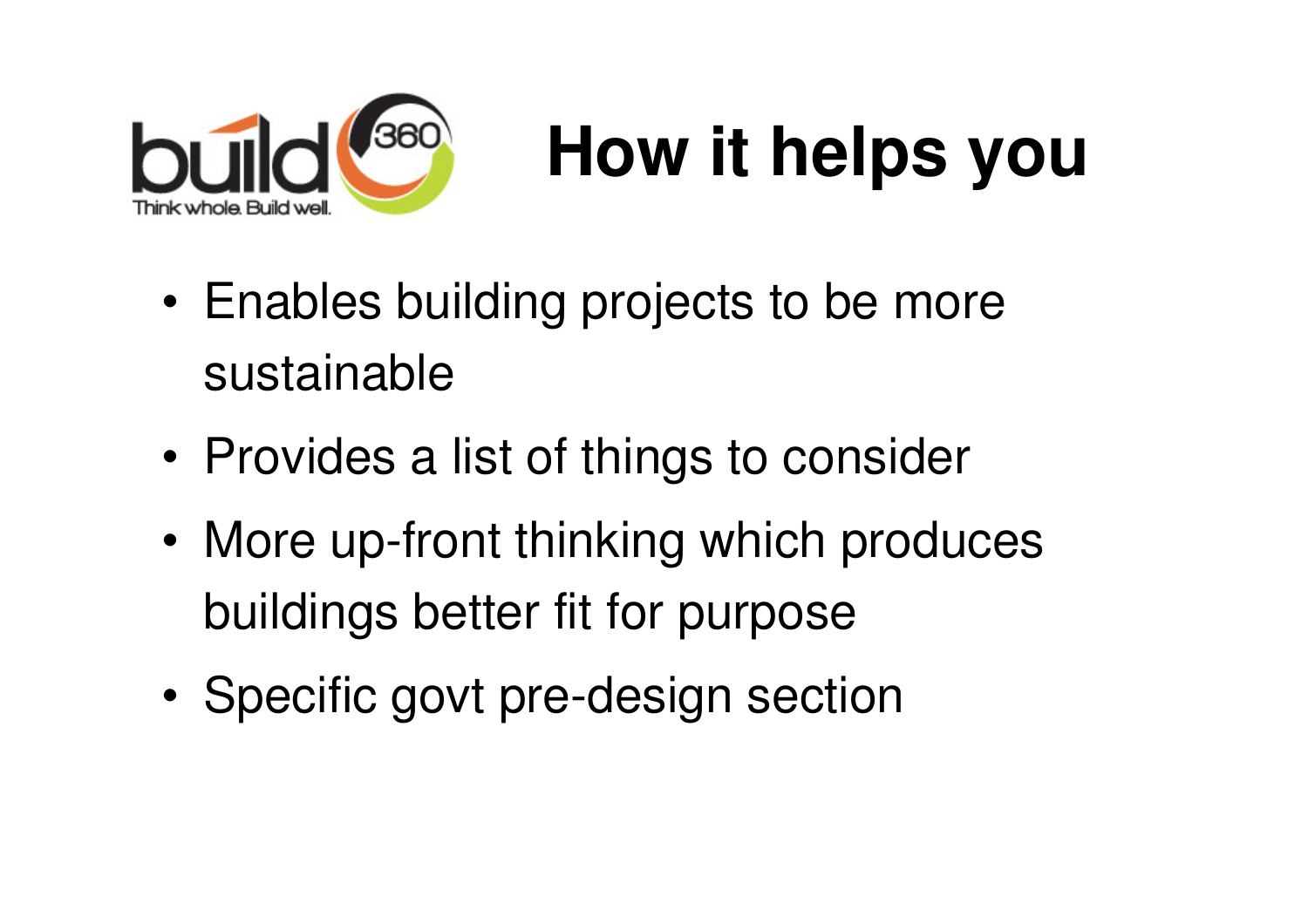

## **How it helps us all**

- •Share the learnings
- •Showcase successes
- •• Highlight barriers
- •Communicate requirements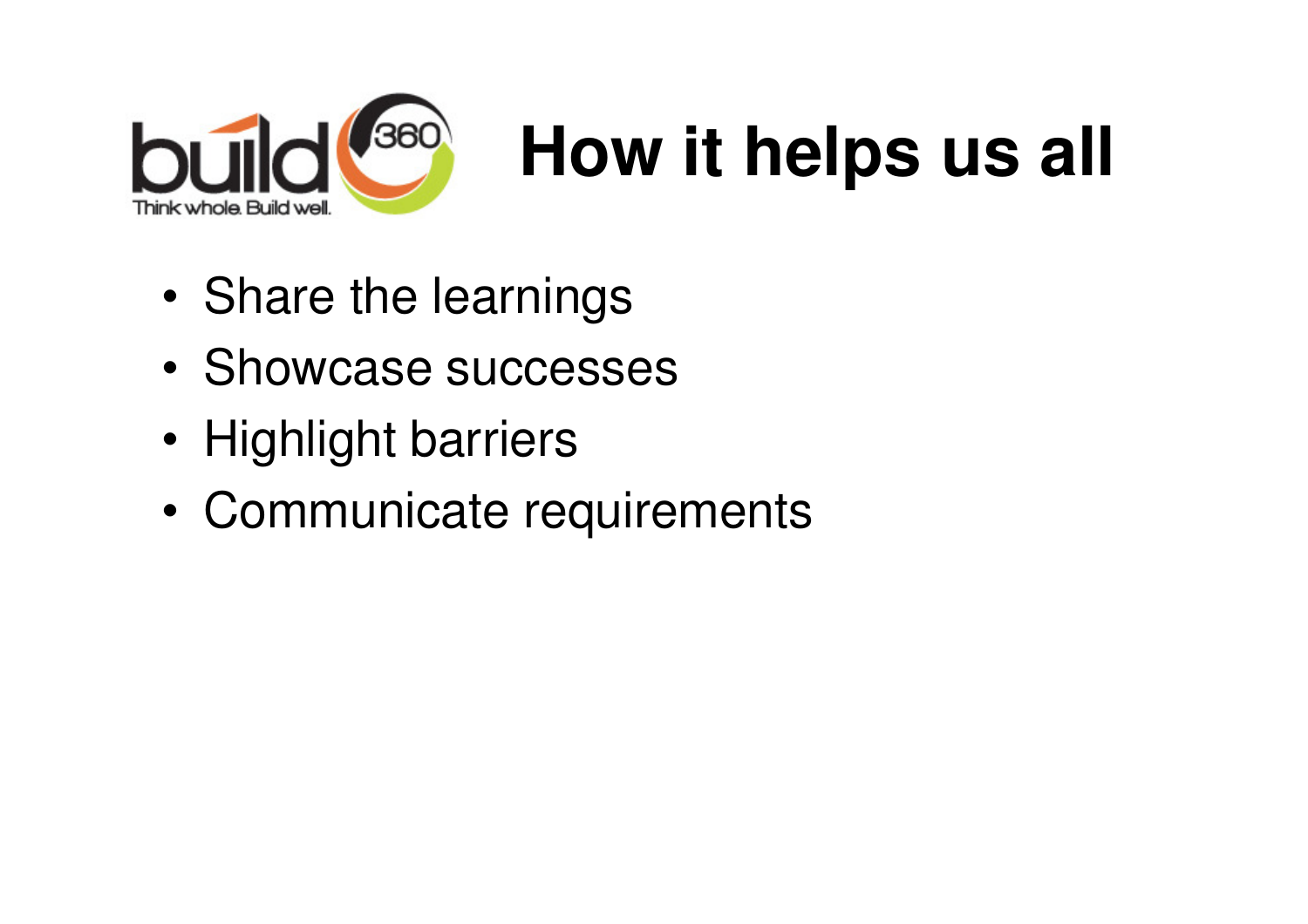

## **Current position**

- • Idea about to be tested with various Govt agencies
- •Content written by experts
- •Putting the finishing touches to the website
- •Awareness sessions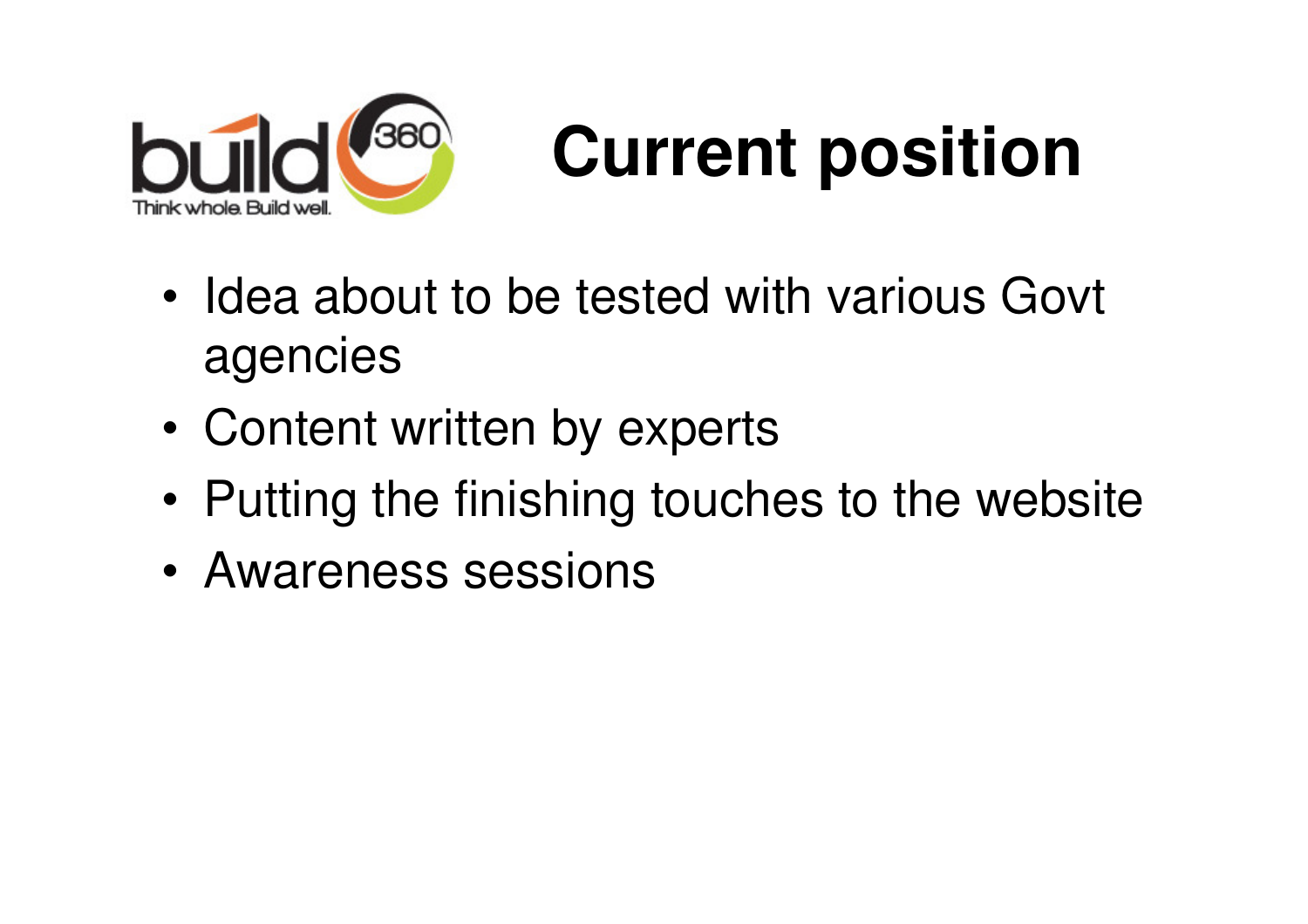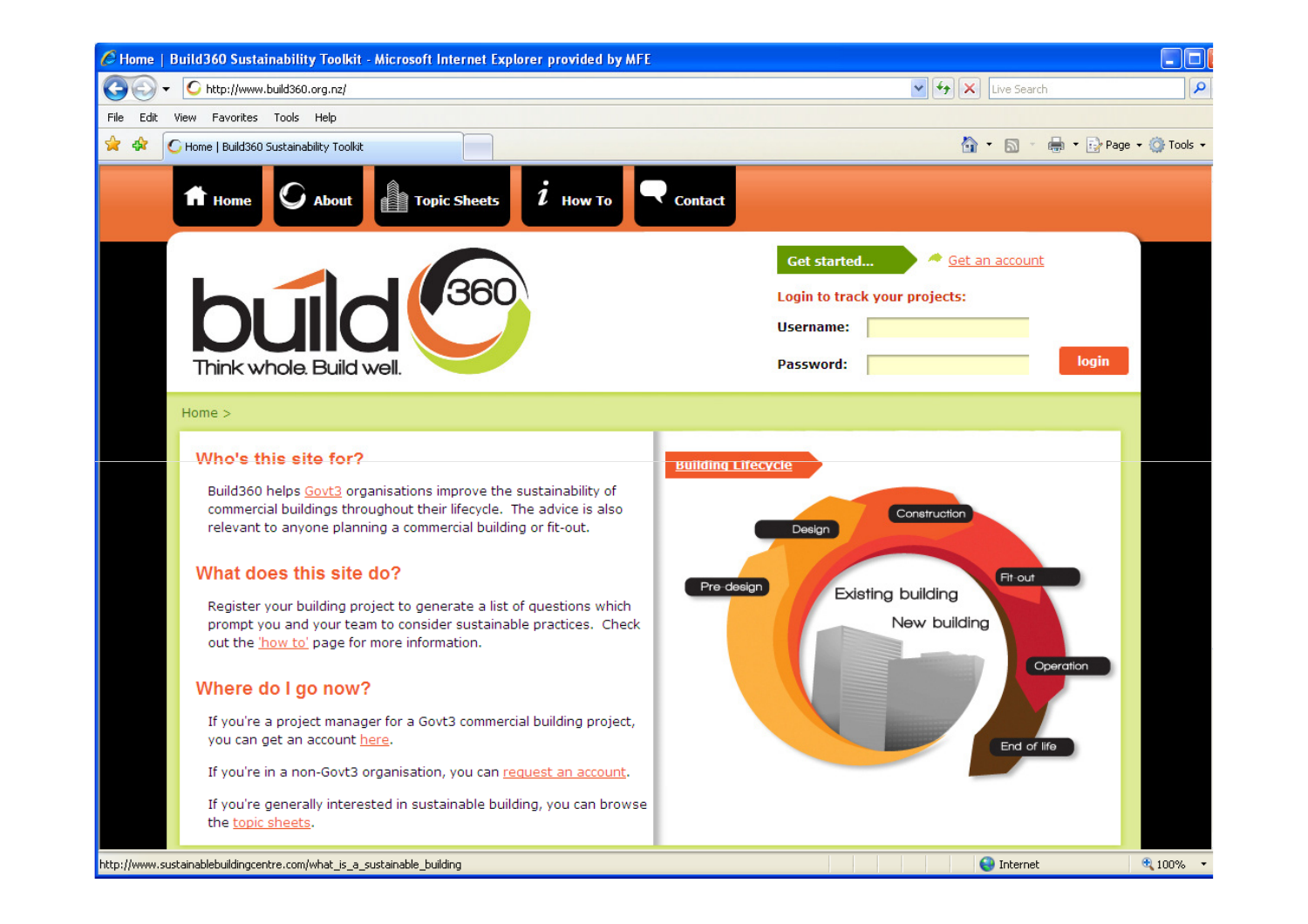| C Topic sheets   Build 360 Sustainability Toolkit - Microsoft Internet Explorer provided by MFE              |                                                               | $\Box$ ol                    |
|--------------------------------------------------------------------------------------------------------------|---------------------------------------------------------------|------------------------------|
| http://www.build360.org.nz/topic-sheets<br>G                                                                 | $\vee$ 4 $\times$<br>Live Search                              | ٩                            |
| View Favorites Tools Help<br>File<br>Edit                                                                    |                                                               |                              |
| ☆<br>₩<br>G Topic sheets   Build360 Sustainability Toolkit                                                   | ■ · Page · O Tools ·<br>$\bigcirc$ $\cdot$ $\bigcirc$ $\cdot$ |                              |
|                                                                                                              |                                                               |                              |
| $\boldsymbol{i}$ How To<br><b>f</b> Home<br>$\mathbf{U}$ About<br><b>Topic Sheets</b><br><b>Contact</b><br>鳍 |                                                               |                              |
|                                                                                                              | Get an account<br><b>Get started</b>                          |                              |
|                                                                                                              |                                                               |                              |
| 360                                                                                                          | Login to track your projects:                                 |                              |
| <b>DUI</b>                                                                                                   | <b>Username:</b>                                              |                              |
|                                                                                                              | login                                                         |                              |
| Think whole. Build well.                                                                                     | Password:                                                     |                              |
| $Home > Topic sheets >$                                                                                      |                                                               |                              |
|                                                                                                              |                                                               |                              |
| <b>Topic sheets</b>                                                                                          |                                                               |                              |
| Lifecycle stage<br><b>Topic area</b>                                                                         |                                                               |                              |
| $\blacktriangledown$<br>- None selected -  v<br>- None selected -                                            | Submit                                                        |                              |
|                                                                                                              |                                                               |                              |
| <b>Topic sheet title</b>                                                                                     |                                                               |                              |
| <b>Active Transport</b><br><b>Adaptability</b>                                                               |                                                               |                              |
| <b>Agency Vision</b>                                                                                         |                                                               |                              |
| <b>Auditing</b>                                                                                              |                                                               |                              |
| <b>Benchmarking And Targets</b>                                                                              |                                                               |                              |
| Collaboration                                                                                                |                                                               |                              |
| Commissioning                                                                                                |                                                               |                              |
| <b>Community</b>                                                                                             |                                                               |                              |
| <b>Construction Waste Management</b>                                                                         |                                                               |                              |
| Control                                                                                                      |                                                               |                              |
| <b>Culture And Heritage Conservation</b>                                                                     |                                                               |                              |
| Daylight                                                                                                     |                                                               |                              |
| <b>Deconstruction And Demolition</b>                                                                         |                                                               |                              |
| Ecology                                                                                                      |                                                               |                              |
|                                                                                                              | <b>O</b> Internet<br>.                                        | $\bigoplus$ 100% $\bigoplus$ |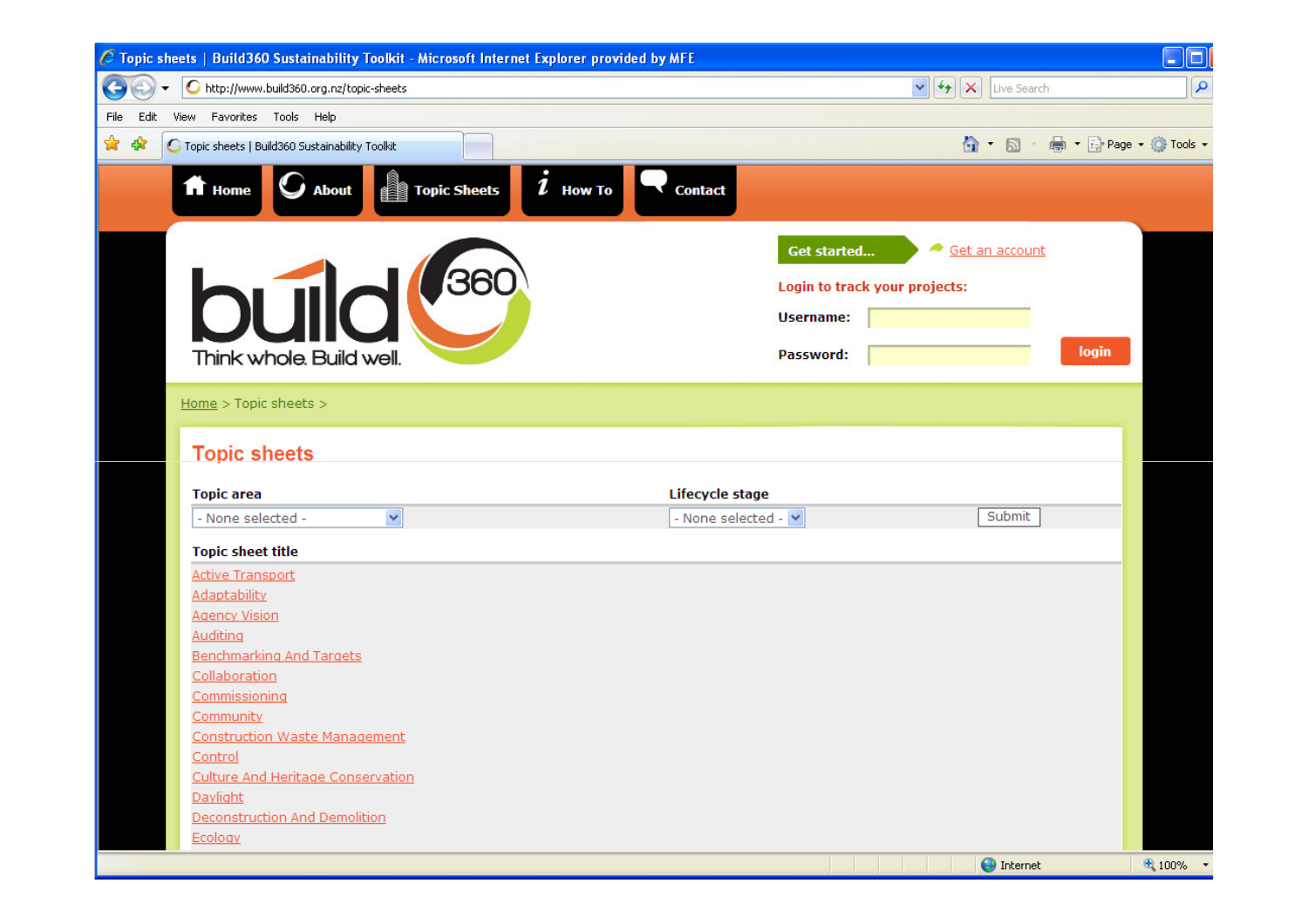